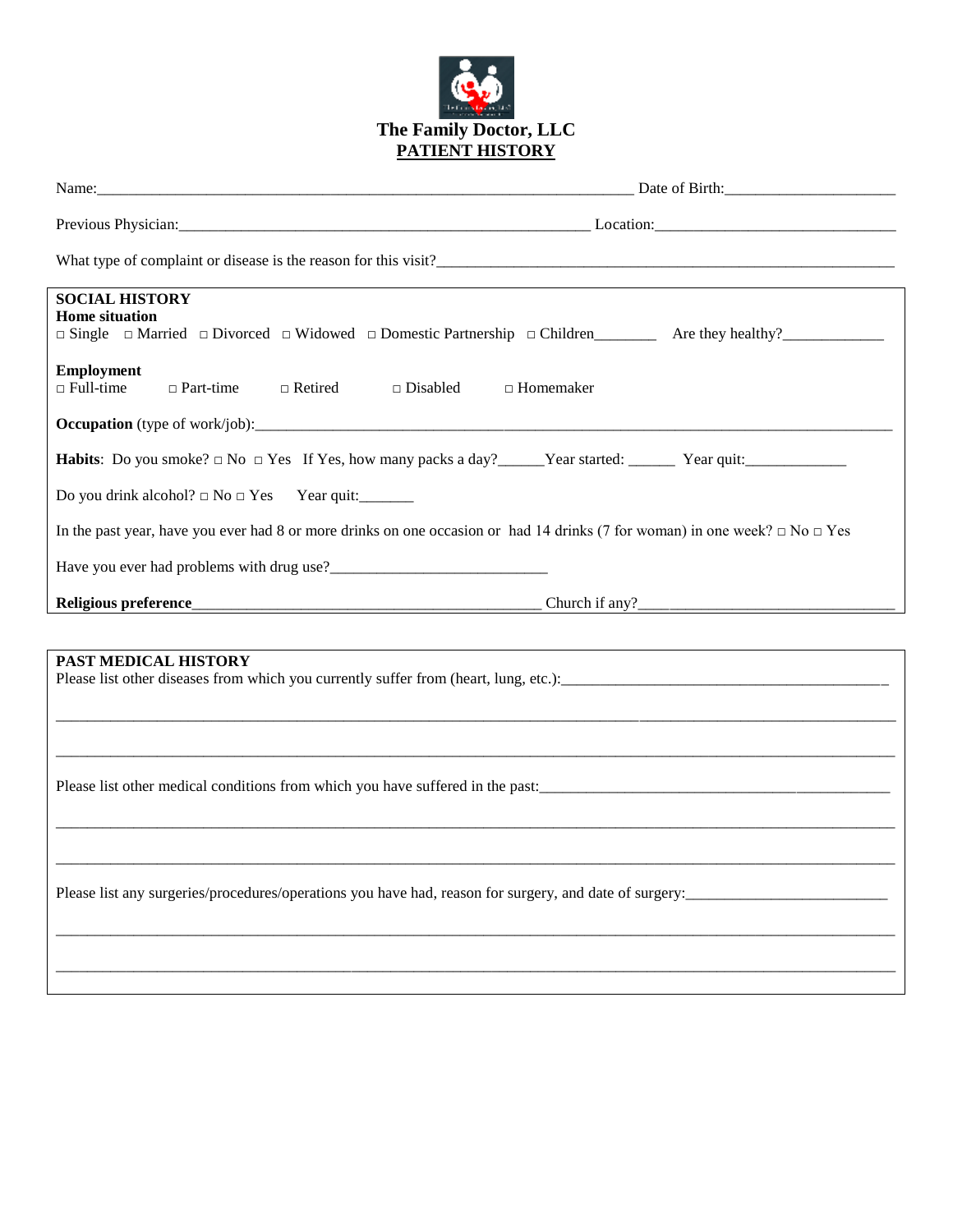# **MEDICATIONS**

| <b>Dose</b> | How often taken |
|-------------|-----------------|
|             |                 |
|             |                 |
|             |                 |
|             |                 |
|             |                 |
|             |                 |
|             |                 |
|             |                 |

| <b>Dose</b> | How often taken |  |  |
|-------------|-----------------|--|--|
|             |                 |  |  |
|             |                 |  |  |
|             |                 |  |  |
|             |                 |  |  |
|             |                 |  |  |
|             |                 |  |  |
|             |                 |  |  |
|             |                 |  |  |

| <b>Herbal preparations</b> | <b>Dose</b> | How often taken |  |  |
|----------------------------|-------------|-----------------|--|--|
|                            |             |                 |  |  |
|                            |             |                 |  |  |
|                            |             |                 |  |  |
|                            |             |                 |  |  |
|                            |             |                 |  |  |
|                            |             |                 |  |  |
|                            |             |                 |  |  |

\_\_\_\_\_\_\_\_\_\_\_\_\_\_\_\_\_\_\_\_\_\_\_\_\_\_\_\_\_\_\_\_\_\_\_\_\_\_\_\_\_\_\_\_\_\_\_\_\_\_\_\_\_\_\_\_\_\_\_\_\_\_\_\_\_\_\_\_\_\_\_\_\_\_\_\_\_\_\_\_\_\_\_\_\_\_\_\_\_\_\_\_\_\_\_\_\_\_\_\_\_\_\_\_\_\_\_\_

\_\_\_\_\_\_\_\_\_\_\_\_\_\_\_\_\_\_\_\_\_\_\_\_\_\_\_\_\_\_\_\_\_\_\_\_\_\_\_\_\_\_\_\_\_\_\_\_\_\_\_\_\_\_\_\_\_\_\_\_\_\_\_\_\_\_\_\_\_\_\_\_\_\_\_\_\_\_\_\_\_\_\_\_\_\_\_\_\_\_\_\_\_\_\_\_\_\_\_\_\_\_\_\_\_\_\_\_

# **ALLERGIES OR ADVERSE DRUG REACTIONS** (Please list drug and type of reaction):\_\_\_\_\_\_\_\_\_\_\_\_\_\_\_\_\_\_\_\_\_\_\_\_\_\_\_\_\_\_\_\_

# **FAMILY HISTORY**

Place an 'X" in appropriate boxes to identify all illnesses/conditions in your blood relatives

| $\mathbf{1}$                                                                             | Grandparents | Father | Mother | <b>Brother</b> | <b>Sister</b> | Son | Daughter | Other |
|------------------------------------------------------------------------------------------|--------------|--------|--------|----------------|---------------|-----|----------|-------|
|                                                                                          |              |        |        |                |               |     |          |       |
| Colon or rectal cancer                                                                   |              |        |        |                |               |     |          |       |
| Other cancer                                                                             |              |        |        |                |               |     |          |       |
| Heart disease                                                                            |              |        |        |                |               |     |          |       |
| Diabetes                                                                                 |              |        |        |                |               |     |          |       |
| High blood pressure                                                                      |              |        |        |                |               |     |          |       |
| Liver disease                                                                            |              |        |        |                |               |     |          |       |
| High cholesterol                                                                         |              |        |        |                |               |     |          |       |
| Alcohol/drug abuse                                                                       |              |        |        |                |               |     |          |       |
| Depression/psychiatric illness                                                           |              |        |        |                |               |     |          |       |
| Genetic (inherited disorder)                                                             |              |        |        |                |               |     |          |       |
|                                                                                          |              |        |        |                |               |     |          |       |
| Mother $\Box$ Alive $\Box$ Deceased<br>Medical conditions:<br>Age: $\_\_\_\_\_\_\_\_\_\$ |              |        |        |                |               |     |          |       |

Father □ Alive □ Deceased Age:\_\_\_\_\_\_ Medical conditions:\_\_\_\_\_\_\_\_\_\_\_\_\_\_\_\_\_\_\_\_\_\_\_\_\_\_\_\_\_\_\_\_\_\_\_\_\_\_\_\_\_\_\_\_\_\_\_\_